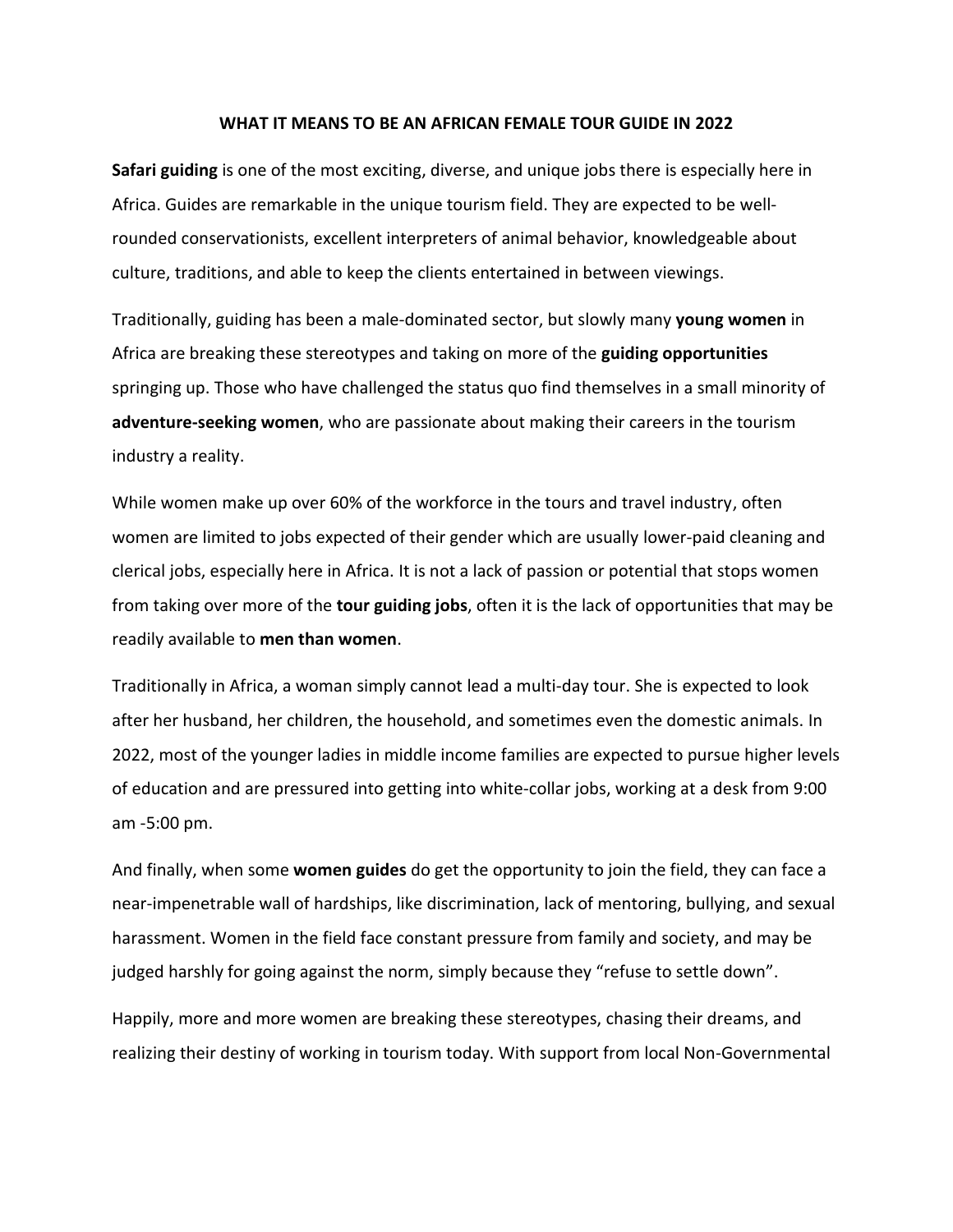Organisations, both local and international, and like-minded private companies, many guiding opportunities are opening up for women.

In East Africa, with support from these organizations, **women interested in joining the tourism** industry are joining clubs where they are being trained, gaining skills, getting support and mentorship in their careers as **women guides**. The first such initiative was first realized with the **Uganda Women Birders Club**, which started in 2013. With their sole mission of building the capacity of **women in nature guiding**, the club has seen tremendous success and has enrolled tens of **women guides** who are currently active in the tourism industry in Uganda. Many of these ladies are able to earn a much-needed income and are able to support their families.

With the success of the Uganda Women Birders, stakeholders saw the benefits of encouraging more women to get trained and skilled especially in bird watching, one of the highest paying tourist activities in East Africa. Progressively, this led to other **Women Birders Clubs** starting and training young ladies in the neighbouring counties of Rwanda, Kenya, Tanzania, Burundi, and now the newest chapter in South Sudan. These are all under one umbrella, the **East African Women Birders Association. (EAWOBA)**

Women experience the world differently from men. Their perspectives bring a great deal of variety to the table. They are able to share their unique view of life, with their own stories, while impacting their knowledge and experience in the communities tourists visit.

Exploring with **local female guides** makes touring the most unique way to explore any destination and are tailor-made for cultural exchange. You get in-depth cultural experiences that offer impactful ways to discover Africa like you may not have experienced before. With a woman's outlook, they lead you to the discovery of a country's culture, history, and community.

Women are earning good incomes from their jobs, they have better access to healthcare, they are improving the well-being of their own families and relatives, and are reducing the scourge of poverty in Africa. With tourism, **gender inequality** is steadily being erased. With more opportunities for **women guides across Africa**, this can be a way towards **economic independence for women.** They are given a chance to rise against the odds.